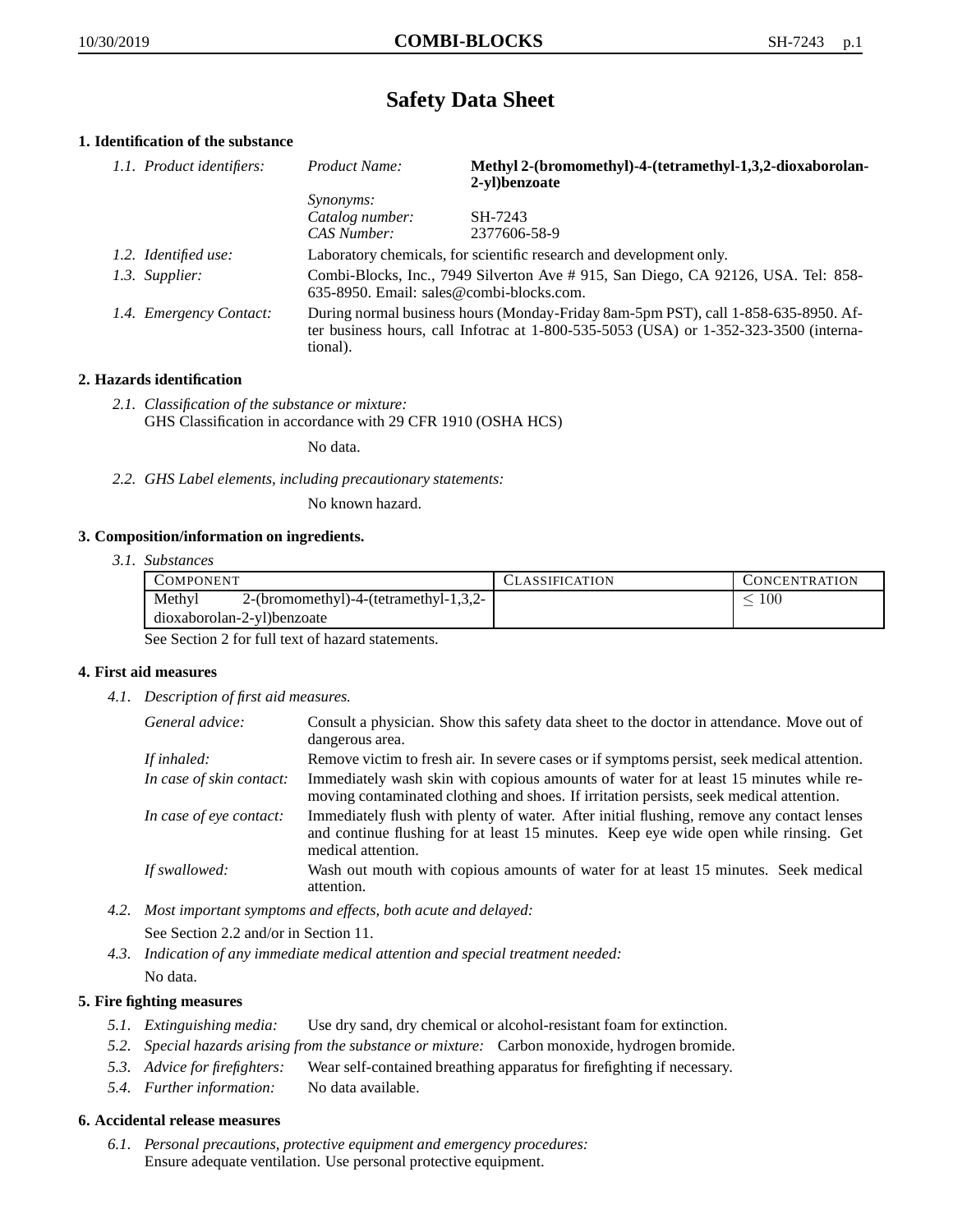- *6.2. Environmental precautions:*
	- Should not be released into the environment. See Section 12 for additional ecological information.
- *6.3. Methods and materials for containment and cleaning up:* Sweep up or vacuum up spillage and collect in suitable container for disposal.
- *6.4. Reference to other sections:* Refer to protective measures listed in Sections 8 and 13.

## **7. Handling and storage**

- *7.1. Precautions for safe handling:* Avoid contact with skin and eyes. Avoid inhalation of vapour or mist. Keep away from sources of ignition - No smoking. Take measures to prevent the build up of electrostatic charge. For precautions see section 2.2.
- *7.2. Conditions for safe storage, including any incompatibilities:* Store refrigerated. Keep container tightly closed in a dry and well-ventilated place. Containers which are opened must be carefully resealed and kept upright to prevent leakage.
- *7.3. Specific end use(s):* Laboratory chemicals, for scientific research and development only.

## **8. Exposure Controls / Personal protection**

*8.1. Control parameters:*

*Components with workplace control parameters:* Contains no substances with occupational exposure limit values. *8.2. Exposure controls:*

*Appropriate engineering controls:* Ensure that eyewash stations and safety showers are close to the workstation location. Ensure adequate ventilation, especially in confined areas.

*Personal protective equipment:*

| Eye/face protection:    | Wear appropriate protective eyeglasses or chemical safety goggles as described by OSHA's<br>eye and face protection regulations in 29 CFR 1910.133 or European Standard EN166.                                                                                                                                         |
|-------------------------|------------------------------------------------------------------------------------------------------------------------------------------------------------------------------------------------------------------------------------------------------------------------------------------------------------------------|
| Skin protection:        | Handle with gloves. Gloves must be inspected prior to use. Use proper glove removal<br>technique (without touching glove's outer surface) to avoid skin contact with this product.<br>Dispose of contaminated gloves after use in accordance with applicable laws and good<br>laboratory practices. Wash and dry hands |
| <b>Body Protection:</b> | Complete suit protecting against chemicals, Flame retardant antistatic protective clothing.,<br>The type of protective equipment must be selected according to the concentration and<br>amount of the dangerous substance at the specific workplace.                                                                   |
| Respiratory protection: |                                                                                                                                                                                                                                                                                                                        |

Control of environmental exposure: Prevent further leakage or spillage if safe to do so. Do not let product enter drains.

## **9. Physical and chemical properties**

*9.1. Information on basic physical and chemical properties*

| (a)               | Appearance:                                   | Solid               |
|-------------------|-----------------------------------------------|---------------------|
| (b)               | Odour:                                        | No data             |
| (c)               | Odour Threshold:                              | No data             |
| (d)               | $pH$ :                                        | No data             |
| (e)               | Melting point/freezing point:                 | $80 - 100^{\circ}C$ |
| (f)               | Initial boiling point and boiling range:      | No data             |
| (g)               | Flash point:                                  | No data             |
| (h)               | Evaporatoin rate:                             | No data             |
| (i)               | Flammability (solid, gas):                    | No data             |
| (j)               | Upper/lower flammability or explosive limits: | No data             |
| $\left( k\right)$ | Vapour pressure:                              | No data             |
| (1)               | Vapour density:                               | No data             |
| (m)               | Relative density:                             | No data             |
| (n)               | Water solubility:                             | No data             |
| $\circ$           | Partition coefficient: n-octanol/water:       | No data             |
| (p)               | Auto-ignition:                                | No data             |
| (q)               | Decomposition temperature:                    | No data             |
| (r)               | Viscosity:                                    | No data             |
| (s)               | Explosive properties:                         | No data             |
| (t)               | Oxidizing properties:                         | No data             |